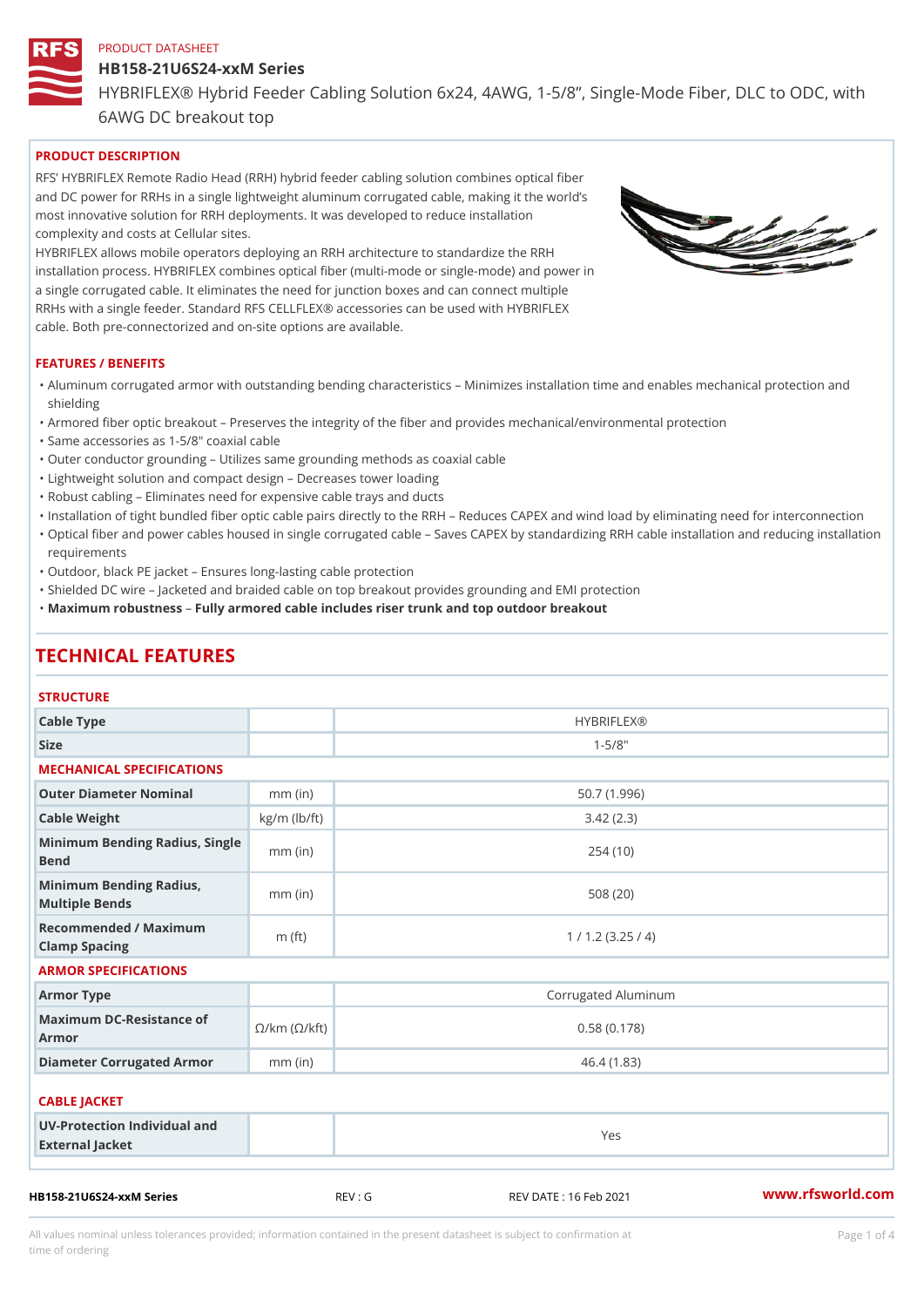HB158-21U6S24-xxM Series

HYBRIFLEX® Hybrid Feeder Cabling Solution 6x24, 4AWG, 1-5/8, Sing 6AWG DC breakout top

| DC POWER CABLE SPECIFICATIONS                                            |                               |                                                          |  |
|--------------------------------------------------------------------------|-------------------------------|----------------------------------------------------------|--|
| Number of DC Pairs                                                       |                               | 6                                                        |  |
| Maximum DC-Resistance Power<br>C/km (©/km (©/kft)<br>$C$ able            |                               | 0.83(0.25)                                               |  |
| Cross Section of Power Cnamb Pe (A W G)                                  |                               | 21.1(4)                                                  |  |
| DC Wire Jacket Material                                                  |                               | PVC/Nylon                                                |  |
| DC Cable Single Bending Rmandi(uish)                                     |                               | 157(6.2)                                                 |  |
| DC Cable Diameter                                                        | $mm$ (in)                     | 7.8(0.308)                                               |  |
| DC Standards (Meets or Exceeds)                                          |                               | For use in UL 1569, PVC Nylon, RoHS/REACH Compli         |  |
| Break-out Length (Top)                                                   | $mm$ (in)                     | 5000 (197)                                               |  |
| Break-out Length (Bottcm)mm (in)                                         |                               | 2000 (78)                                                |  |
| DC Cable Sealing Method                                                  |                               | Semi-rigid flame-retardant polyolefin, with hot melt adl |  |
| <b>F/O CABLE SPECIFICATIONS</b>                                          |                               |                                                          |  |
| F/O Cable Type                                                           |                               | G657-A1 Single Mode, Bend Tolerant                       |  |
| Number of F/O Pairs                                                      |                               | 24                                                       |  |
| Core/Clad                                                                | μm                            | 9/125                                                    |  |
| Secondary Protection Nominal(in)                                         |                               | 900(0.035)                                               |  |
| Single Bending Radius                                                    | $mm$ (in)                     | 157(6.2)                                                 |  |
| Cable Diameter                                                           |                               | 5.512(0.217)                                             |  |
| F/O Standards (Meets or<br>Exceeds)                                      |                               | UL Listed Type OFNR (UL1666), RoHS Compliant             |  |
| Optical Loss                                                             | dB/Km                         | $0.5 \ @ \ 1310 \ nm$<br>$0.5 \t@ 1550 nm$               |  |
| Fiber Termination End                                                    |                               | ODC plug                                                 |  |
| Fiber Termination End 2                                                  |                               | DLC connector                                            |  |
| FO Break-out Length (Top)mm (in)                                         |                               | 5000 (197)                                               |  |
| FO Break-out Length (Bottmomm) (in)                                      |                               | 1000(39)                                                 |  |
| Cable Sealing Method                                                     |                               | Semi-rigid flame-retardant polyolefin, with hot melt adl |  |
| TESTING AND ENVIRONMENTAL                                                |                               |                                                          |  |
| Storage Temperature                                                      | $^{\circ}$ C ( $^{\circ}$ F   | -40 to 70 (-40 to 158)                                   |  |
| Operation Temperature                                                    | $^{\circ}$ C ( $^{\circ}$ F   | $-40$ to 65 ( $-40$ to 149)                              |  |
| Installation Temperature                                                 | $^{\circ}$ C ( $^{\circ}$ F   | $-20$ to 65 ( $-4$ to 149)                               |  |
| ASSEMBLY LOSS                                                            |                               |                                                          |  |
| Optical Insertion Loss, Rikes ear or<br>Jumper Tested IndividuallyJumper |                               | 0.4 dB typical @1310/1550nm                              |  |
| SYSTEM LOSS                                                              |                               |                                                          |  |
| Optical Insertion Loss, Risterl, a End d to                              | Jumper Connected in SeriesEnd | 0.7dB typical / 1.25dB max @1310/1550nm                  |  |

HB158-21U6S24-xxM Series REV : G REV DATE : 16 Feb 2021 WWW.rfsworld.com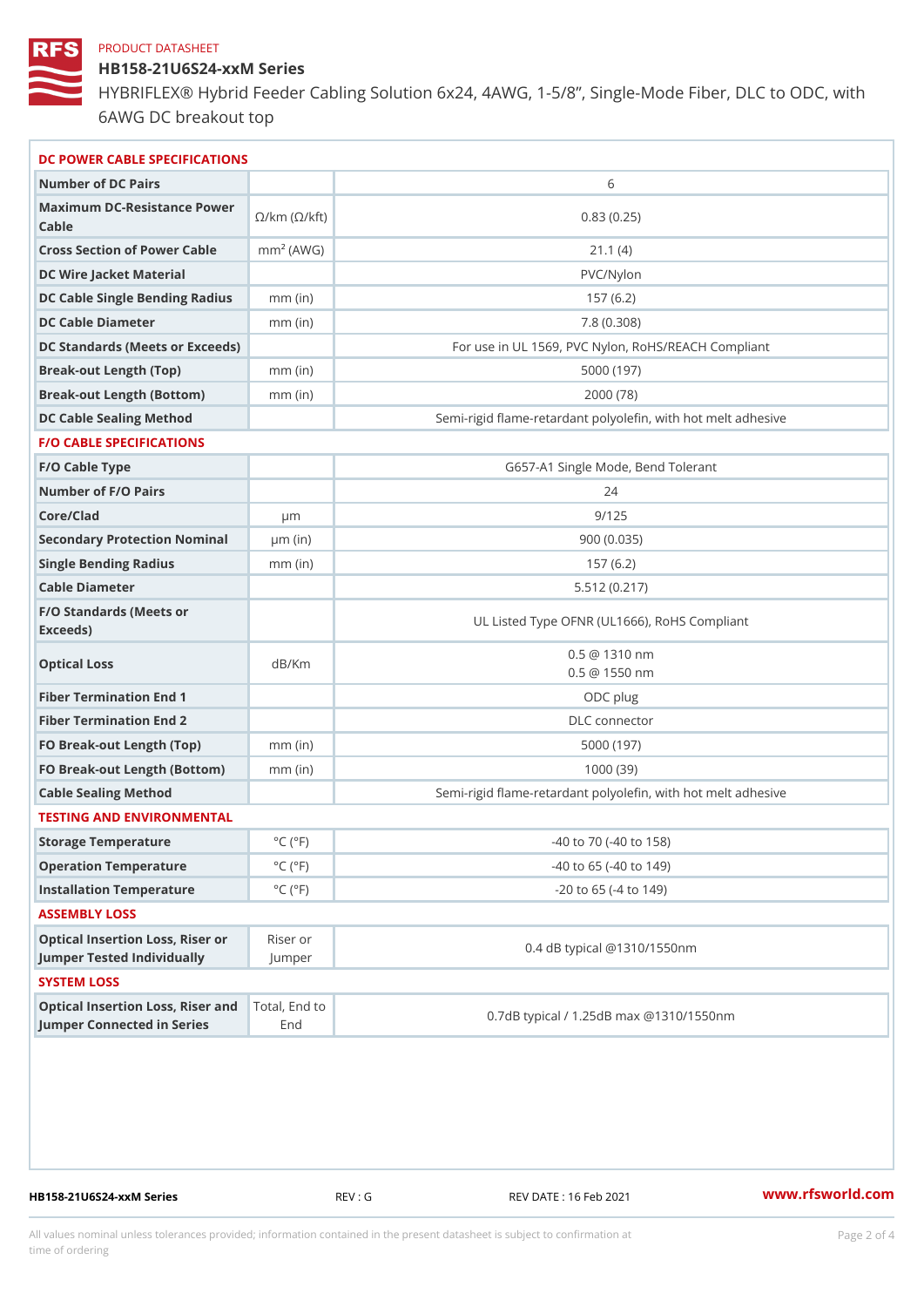HB158-21U6S24-xxM Series

HYBRIFLEX® Hybrid Feeder Cabling Solution 6x24, 4AWG, 1-5/8, Sing 6AWG DC breakout top

#### EXTERNAL DOCUMENT LINKS

Installation Guidelwinessad On-line Factory Te[s](https://www.rfsworld.com/pictures/userfiles/programs/AAST Latest Version.zip)teResults:

### NOTES

Nominal length equals length of trunk not includ breakouts; breakout lengths add additionally to length tip to tip

Top Breakout - DC Power Cable Specifications: "No of DC pairs 6; Specifications per 1 pair: "Maximum DC-Resistance Power Cable !&/km (!&/ "Cross Section of Power Cable mm2 (AWG) 13.3

"Overall Cable Diameter mm (in) 17.8 (0.708),

- "DC Cable Jacket Material PVC,
- "EMI Shield Tinned Copper Braid

# ADDITIONAL ASSEMBLY LENGTHS

| $L$ ength ( $\ln$ ) |      | Model Number               |
|---------------------|------|----------------------------|
| 10                  |      | HB158-21U6S24-10M          |
| 20                  |      | HB158-21U6S24-20M          |
| 30                  |      | HB158-21U6S24-30M          |
| 40                  |      | nd bottoHmB158-21U6S24-40M |
| 50                  |      | assemb WB158-21U6S24-50M   |
| 60                  |      | HB158-21U6S24-60M          |
| 70                  |      | HB158-21U6S24-70M          |
| 80                  | 42), | HB158-21U6S24-80M          |
| 90                  |      | HB158-21U6S24-90M          |
| 100                 |      | HB158-21U6S24-100M         |
| 110                 |      | HB158-21U6S24-110M         |
| 120                 |      | HB158-21U6S24-120M         |
| 130                 |      | HB158-21U6S24-130M         |

HB158-21U6S24-xxM Series REV : G REV DATE : 16 Feb 2021 [www.](https://www.rfsworld.com)rfsworld.com

All values nominal unless tolerances provided; information contained in the present datasheet is subject to Pcapgeling that i time of ordering